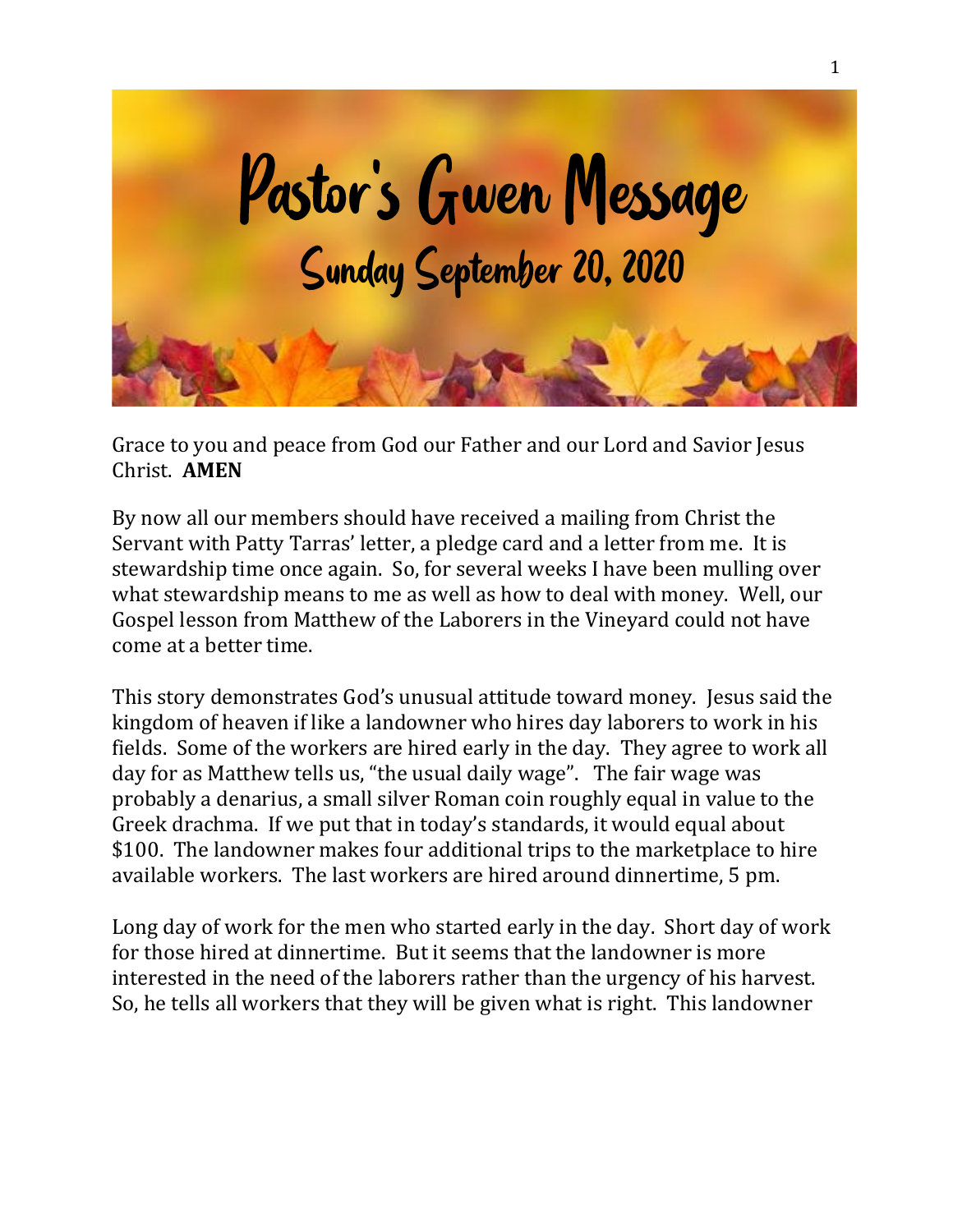appears not to be concerned about hiring the best most motivated workers, but rather that all the workers get hired.

And we all know what happens. Our landowner pays the men, all the workers, even those who were hired at 5pm the same amount. They each get a denarius for their efforts, whether they were in the field for 12 hours or just one hour. How wonderful it was that this landowner has, out of his generosity, given a full day's wage to all the workers, so they could provide for their families. But oh, no. . . . .The workers who worked all day were quite upset that they did not get more. They were paid what had been agreed upon but were outraged that they did not get more since the landowner paid the part time workers the same amount. And they complain, imagine that! They are angry that they did not get more since they had worked more. The men who worked only one hour, got paid the same. How unfair is that?

Well, Jesus did not tell this story as a lesson of proper labor relations. It was told centuries before governments established wage and hour laws and before there could be lawsuits over equal pay for equal work. Jesus told this story to make a point about God's grace, God's extreme generosity. We have a generous God who gives everyone the same amount of money. It seems that God does not accept our contemporary attitude that certain people deserve more than others. He does not even accept our attitude that the poor deserve no more than they are getting because after all, they only worked one hour in the day. Our society assumes that those of us who work long, hard hours deserve our money. Those of us who invest wisely deserve greater rewards. And the reverse would just simply be unfair.

In our world today money is the way we often assign value to our lives. Just as society has taught us that there is a pecking order, when we assign titles to ourselves, president, doctor, pastor, senior associate, partner, deacon all fit somewhere in the hierarchy of workers in our world. We want to be recognized for our degrees, our seniority and our years of service. There is a pecking order and we determine our value and our joy in life by knowing our place in it. Our world tells us this and that in order to move up from the cubical to the real office with a window, we need to strive to work hard for our bonuses, our country club memberships and fancy letterhead.

Unfortunately, too many people spend our lives constantly comparing our lives to our neighbors and even sometimes our friends. And folks when we let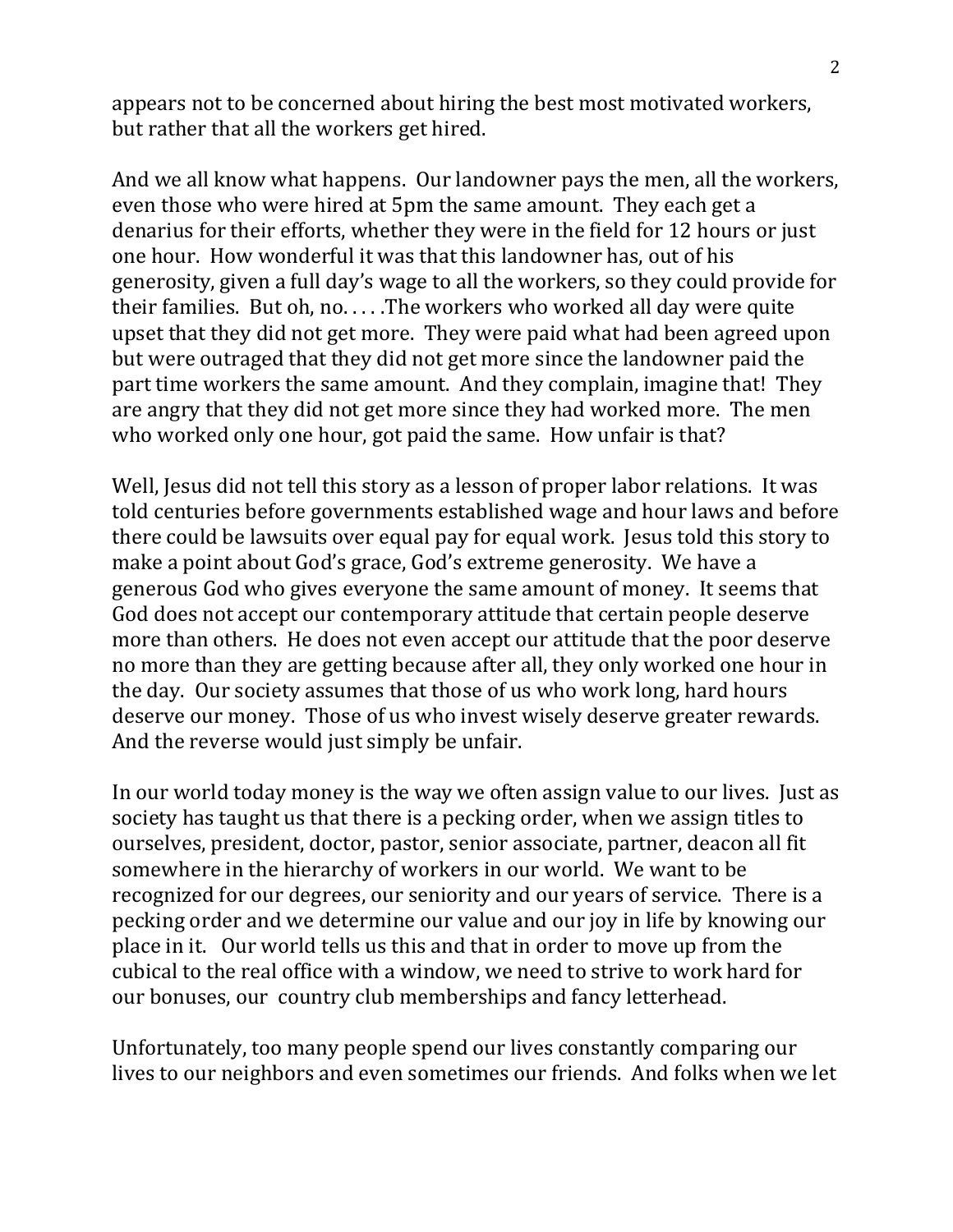the world place value on our lives, we will not find peace, but rather we will only have jealousy and envy for those who have more or do better than we do.

But in the Kingdom of God such ranking and hierarchy of people is irrelevant. Our Gospel lesson today, clearly tells us that the first shall be last and the last shall be first. That certainly sets the worldview upside down. God is not a very good capitalist. From Jesus the stories are clear of how His vineyard works. We are to share in the task of healing a torn and suffering humanity. In the Kingdom of God, every person is of equal value.

Jesus died on the cross for every person. He paid one price for all of us. God's love for each one of us is the same. What an awesome God.

Today our country is torn not only by COVID-19 but also by racial stress. It would do us well to realize that ALL LIVES MATTER to God. Black and white do not matter. It is what is in our hearts that count. Today as I re-read this story, I see Jesus calling us to realize that fact. We are all God's children no matter whether we are first or last.

But the real moral of the story is that the landowner took care of all the workers, just a God loves us all the same. We truly have a great God of abundance.

And what do you think Jesus' message is to us about money? Give that one some thought. I am not bold enough to tell you what God thinks but I assume it is quite different than what our world tells us. And perhaps God sees money as ministry. The landowner, God, gave money to all the workers so they could all go home and feed their families that day. And God does the same for us. God gives us all we need in life. Through Jesus God teaches us not to store up our riches. Through Jesus He teaches us to feed the hungry, clothe the naked and visit those in prison. Through Jesus He teaches us that being generous follows His example.

At my home congregation, St Olaf, we never called the budget a budget. We used the term Ministry Plan. Money given to the church is a resource that can be turned into ministry. Yes, money is used to pay salaries and in our ministry plan I am a big part of where the dollars go. Money is also used to educate our youth as well as all our members. Money is used to fund local